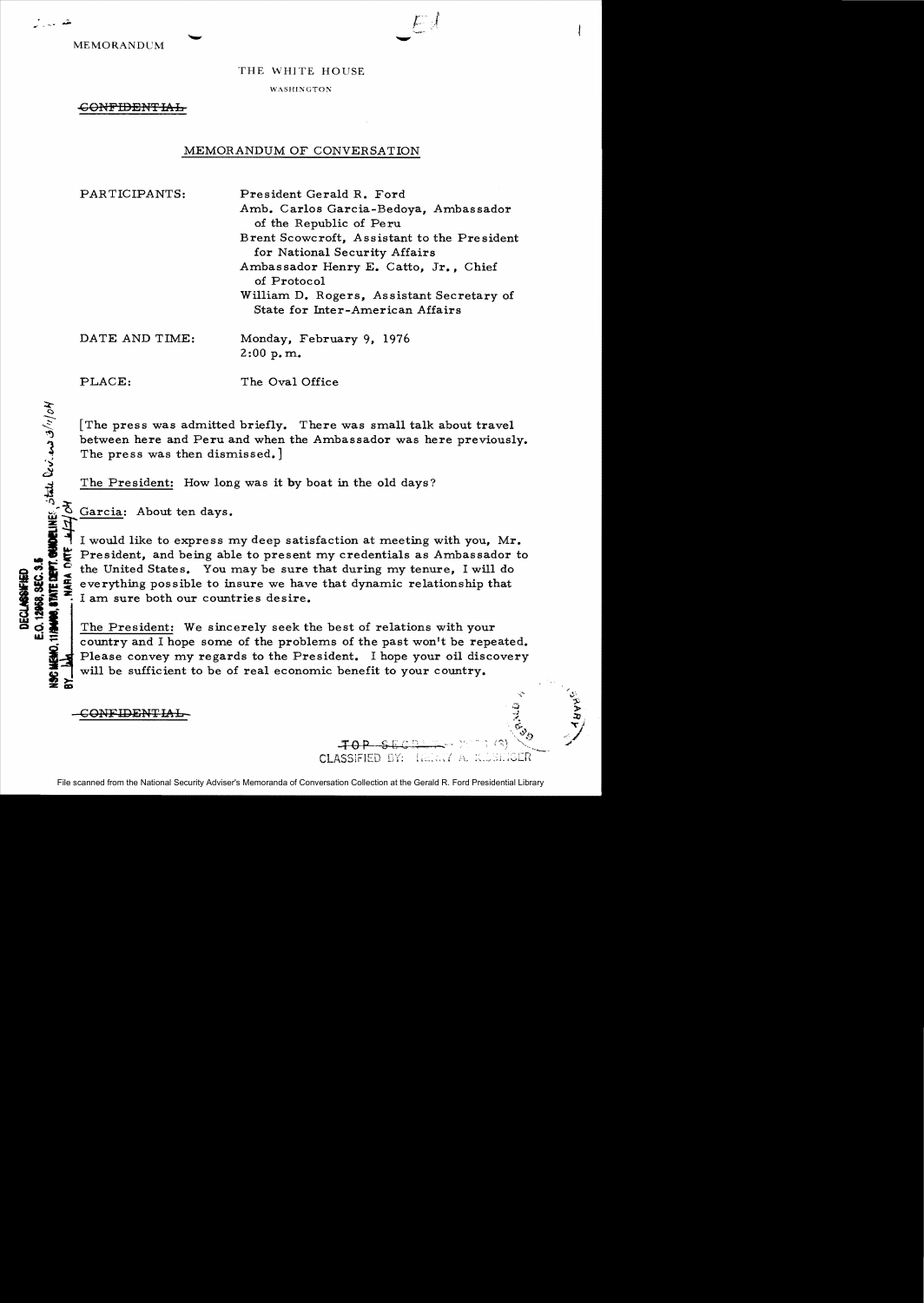## CONFIDENTIAb 2

i

Garcia: I am very happy to hear your greeting to President Morales Bermudez and he reciprocates. We are very happy to receive your Secretary of State and I know it will contribute to our good relations.

The President: I am glad he finally is able to go. He wanted to for some time but there have been several postponements. I am glad he is finally making it.

Garcia: I am sure his visit will have deep repercussions not only in the particular countries but will show all Latin America the interest of the United States.

The President: I know on occasion your area has thought we have ignored you. I want you to know there is a strong feeling of friendship between the Ame rican people and Latin America and on my part as well. I am sure we can in concrete ways deepen that relationship.

Garcia: I am happy to hear your words. I know it is your policy to give high priority to Latin America. It is for that reason I mentioned the visit of the Secretary of State.

The President: Again, we are happy to welcome you here.



-GONFIDEN'tlA.L.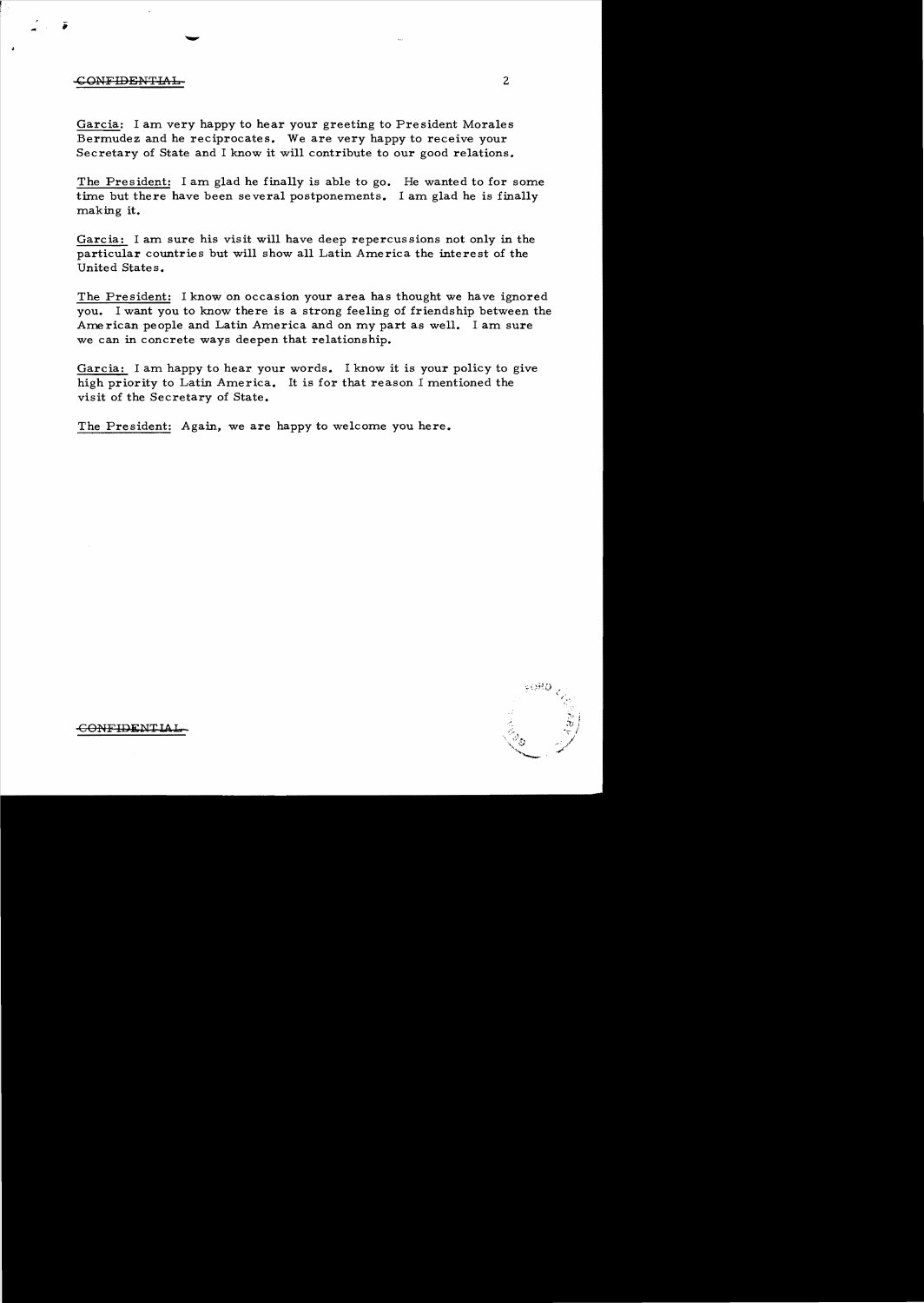Pf Andr Garcie Bedoz Pussin Talkohut travel abet her + Perm & cohenders here  $\mu$ mindy Peresort, How long would by bout incolleting Obout 10 days.  $\left|\mathcal{G}\right|$ Would like eigens der strefactor at metty as And De US. You way be seen that down, my time haill be my thing points to mexical we have that dynamic selationship Drame both on contro define. V We sincered tech e host de votris miss you country and I hope some of the kiess Je part vont de reported Kland errory. ing upoule tre Pres. Shop you and find will be sup to be of ear in hupt. to your country. G ding bypy there you greety to M-B<br>+ he usequents, We very bypy to their intente à une goud relation P gam plat he findly out to go the world to go some time but how here sweak portaments, oted to is prially much 6 8 rue 15 visit will bace des assessions E.O. 12958, SEC. 3.5 NSC MEMO, 11/24/08, STATE DEPT. GUIDELINES State for deal 3/11/04